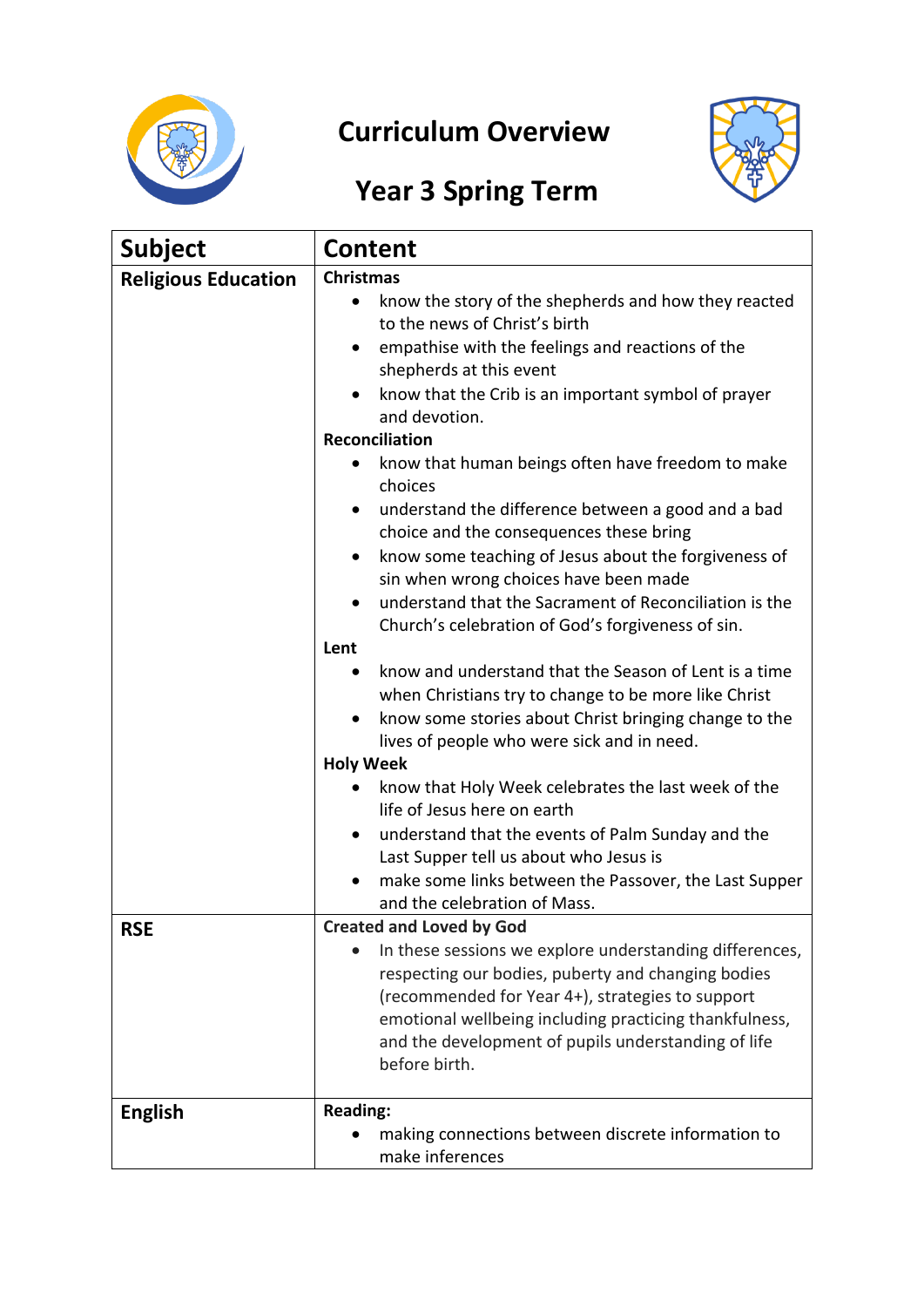|                    | investigating the structure and features of non-fiction<br>$\bullet$<br>texts |
|--------------------|-------------------------------------------------------------------------------|
|                    | skimming and scanning texts to retrieve information                           |
|                    | Writing:                                                                      |
|                    | <b>Myths and Legends</b>                                                      |
|                    | understand the features of myths including dialogue                           |
|                    | and repetitive sentences                                                      |
|                    | plan and write myth including a beginning, build up,<br>$\bullet$             |
|                    | problem, resolution and ending                                                |
|                    | <b>Information Texts</b>                                                      |
|                    |                                                                               |
|                    | explore a variety of information texts in reading and<br>writing              |
|                    | write information clearly                                                     |
|                    | use organisational strategies: headings, subheadings,<br>paragraphs, captions |
|                    | <b>Explanations</b>                                                           |
|                    | understanding the use of flow charts in explanatory                           |
|                    | texts                                                                         |
|                    | recognising verbs in the present tense                                        |
|                    | understanding the use of summaries in explanatory                             |
|                    | texts                                                                         |
|                    | <b>Stories with familiar settings</b>                                         |
|                    | build up detail in the description of settings using                          |
|                    | adjectives and prepositions                                                   |
|                    | identify stories with familiar settings<br>$\bullet$                          |
|                    | develop understanding of the structure of stories<br>$\bullet$                |
|                    |                                                                               |
|                    | <b>Grammar, Punctuation and Spelling:</b>                                     |
|                    | speech marks to punctuation direct speech                                     |
|                    | understand the term and use of a "pronoun" including                          |
|                    | personal and possessive pronouns                                              |
|                    | understand and use commas in sentences                                        |
|                    | spell words ending with "y", learn rules for adding "s",                      |
|                    | silent letter words, compound words                                           |
|                    | consolidate cursive script                                                    |
| <b>Mathematics</b> | <b>Multiplication and Division</b>                                            |
|                    | Recall and use multiplication and division facts for the                      |
|                    | 3, 4 and 8 multiplication tables.                                             |
|                    | Write and calculate mathematical statements for                               |
|                    | multiplication and division using the multiplication                          |
|                    | tables they know, including for two-digit numbers times                       |
|                    | one-digit numbers, using mental and progressing to                            |
|                    | formal written methods.                                                       |
|                    | Solve problems, including missing number problems,<br>$\bullet$               |
|                    | involving multiplication and division, including positive                     |
|                    |                                                                               |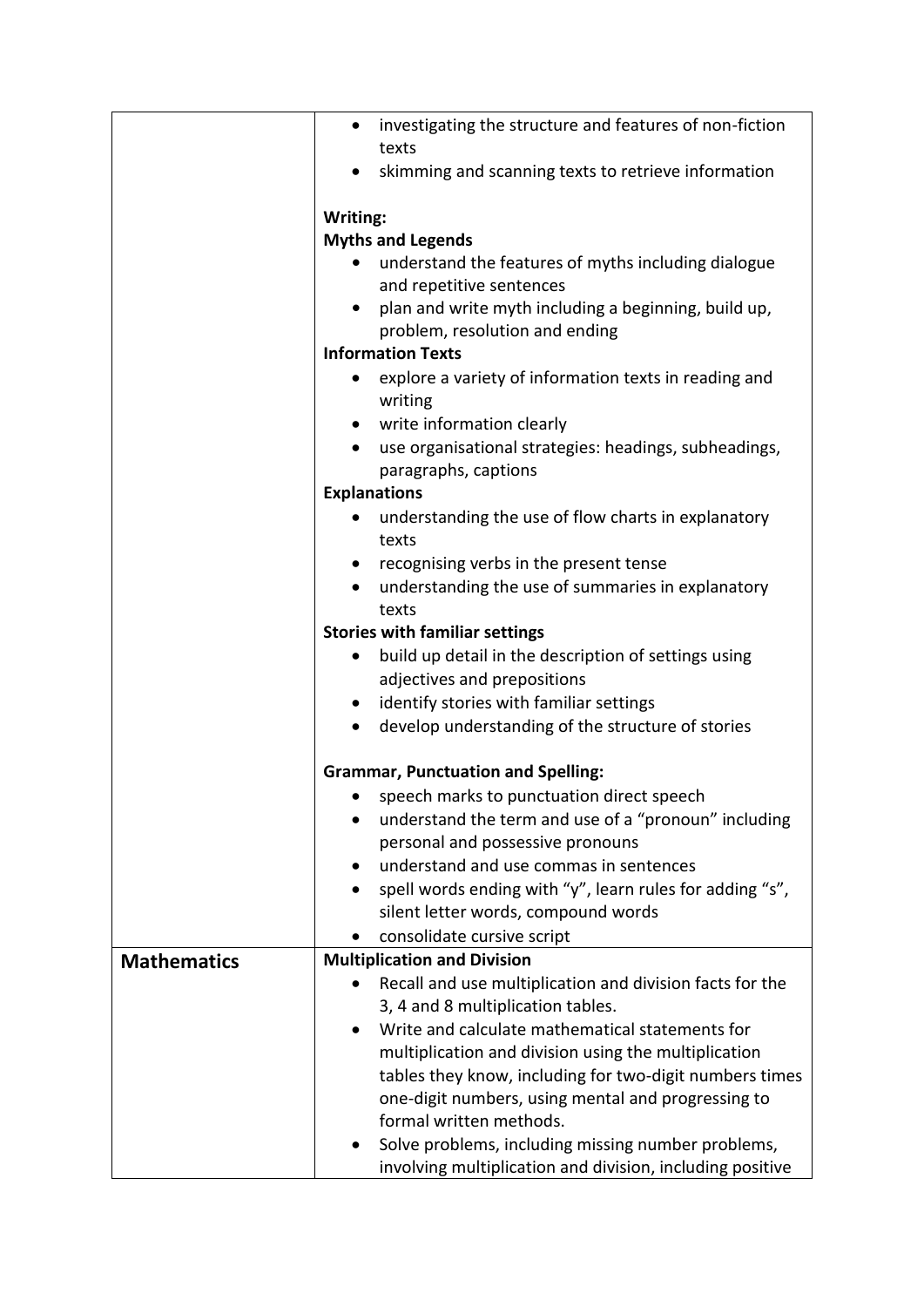|                  | integer scaling problems and correspondence problems                   |
|------------------|------------------------------------------------------------------------|
|                  |                                                                        |
|                  | in which n objects are connected to m objectives                       |
|                  | <b>Money</b>                                                           |
|                  | Add and subtract amounts of money to give change,                      |
|                  | using both £ and p in practical contexts                               |
|                  | <b>Statistics</b>                                                      |
|                  | Interpret and present data using bar charts, pictograms<br>and tables. |
|                  | Solve one-step and two-step questions [for example,<br>$\bullet$       |
|                  | 'How many more?' and 'How many fewer?'] using                          |
|                  | information presented in scaled bar charts and                         |
|                  | pictograms and tables                                                  |
|                  | <b>Length and Perimeter</b>                                            |
|                  |                                                                        |
|                  | Measure, compare, add and subtract: lengths<br>(m/cm/mm)               |
|                  | Measure the perimeter of simple 2D shapes                              |
|                  | <b>Fractions</b>                                                       |
|                  | Count up and down in tenths; recognise that tenths                     |
|                  | arise from dividing an object into 10 equal parts and in               |
|                  | dividing one-digit numbers or quantities by 10                         |
|                  | Recognise and use fractions as numbers: unit fractions<br>$\bullet$    |
|                  | and non-unit fractions with small denominators.                        |
|                  | Recognise, find and write fractions of a discrete set of<br>$\bullet$  |
|                  | objects: unit fractions and non-unit fractions with small              |
|                  | denominators.                                                          |
|                  |                                                                        |
|                  | <b>Forces and Magnets</b>                                              |
| <b>Physics</b>   | compare how objects move on different surfaces                         |
|                  |                                                                        |
|                  | know there are different types of contact and non-<br>contact forces   |
|                  |                                                                        |
|                  | understand the terms repulsion and attraction in                       |
|                  |                                                                        |
|                  | magnets                                                                |
|                  | investigate the effects of poles on magnets                            |
|                  | group materials according to their magnetic and non-                   |
|                  | magnetic properties                                                    |
|                  |                                                                        |
| <b>Physics</b>   | Light                                                                  |
|                  | know that we need light to see things and that darkness<br>$\bullet$   |
|                  | is the absence of light                                                |
|                  | know that light is reflected<br>$\bullet$                              |
|                  | investigate shadows and how they change<br>$\bullet$                   |
|                  | know how light from the sun can be dangerous                           |
|                  | carry out practical investigations and record evidence                 |
|                  | over time                                                              |
| <b>Computing</b> | Unit 4 - Touch-typing Lesson<br>Home, Top and Bottom Row Keys          |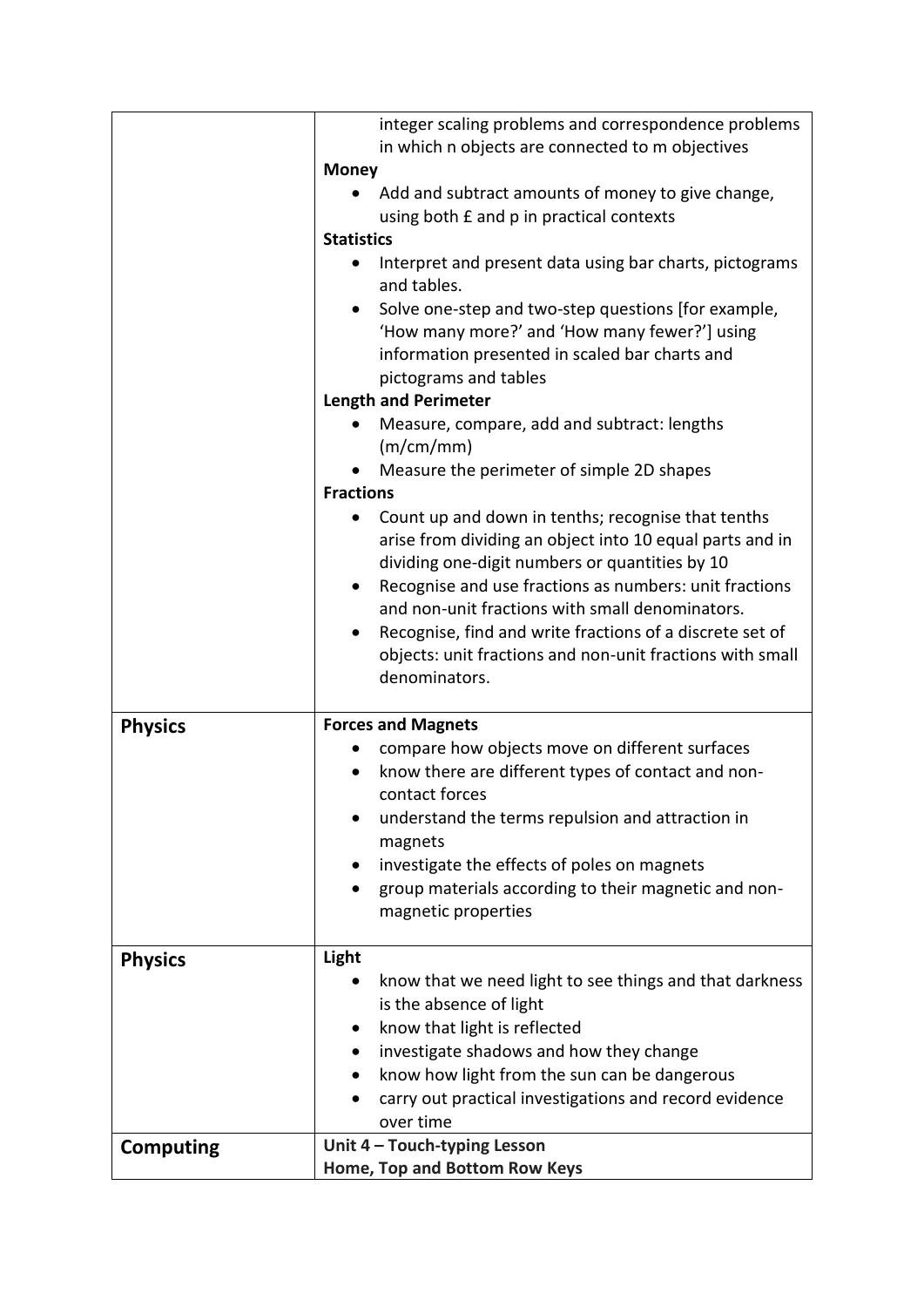| • Children understand the names of the fingers.                        |
|------------------------------------------------------------------------|
| Children understand what is meant by the home,<br>$\bullet$            |
| bottom, and top rows.                                                  |
| Children have developed the ability to touch type the                  |
| home, bottom, and top rows.                                            |
| Home, Top and Bottom Row Keys (Consolidation)                          |
| Children can use two hands to type the letters on the                  |
| keyboard.                                                              |
| <b>Left Keys</b>                                                       |
| Children can touch type using the left hand.                           |
| <b>Right Keys</b>                                                      |
|                                                                        |
| Children can touch type using the right hand.                          |
| Unit 5 - Email Lesson                                                  |
| <b>Communication</b>                                                   |
|                                                                        |
| Children can list a range of different ways to                         |
| communicate.                                                           |
| Children can use 2Connect to highlight the strengths<br>$\bullet$      |
| and weaknesses of each method.                                         |
| Extension: Children can order the various types of                     |
| communication that have been used through history.                     |
| <b>Composing Emails</b>                                                |
| Children can open an email and respond to it.<br>$\bullet$             |
| Children have sent emails to other children in the class.<br>$\bullet$ |
| Extension: Children can use the search option in the<br>$\bullet$      |
| address book to find a classmate when sending an                       |
| email.                                                                 |
| <b>Using Email Safely: Part 1</b>                                      |
| Children have written rules about how to stay safe                     |
| using email.                                                           |
| Children have contributed to classmates' rules.                        |
| • Extension: Children understand the importance of                     |
| draft.                                                                 |
| <b>Using Email Safely: Part 2</b>                                      |
| Children have created a quiz about email safety which                  |
| explores scenarios that they could come across in the                  |
| future.                                                                |
| Extension: Children create title screens for their quizzes             |
| explaining what the quiz is about, and how to play it.                 |
| <b>Attachments</b>                                                     |
| Children can attach work to an email.                                  |
| Children know what CC means and how to use it.                         |
| <b>Email Simulations</b>                                               |
|                                                                        |
| Children can read and respond to a series of email                     |
| communications.                                                        |
| Children can attach files appropriately and use email                  |
| communication to explore ideas.                                        |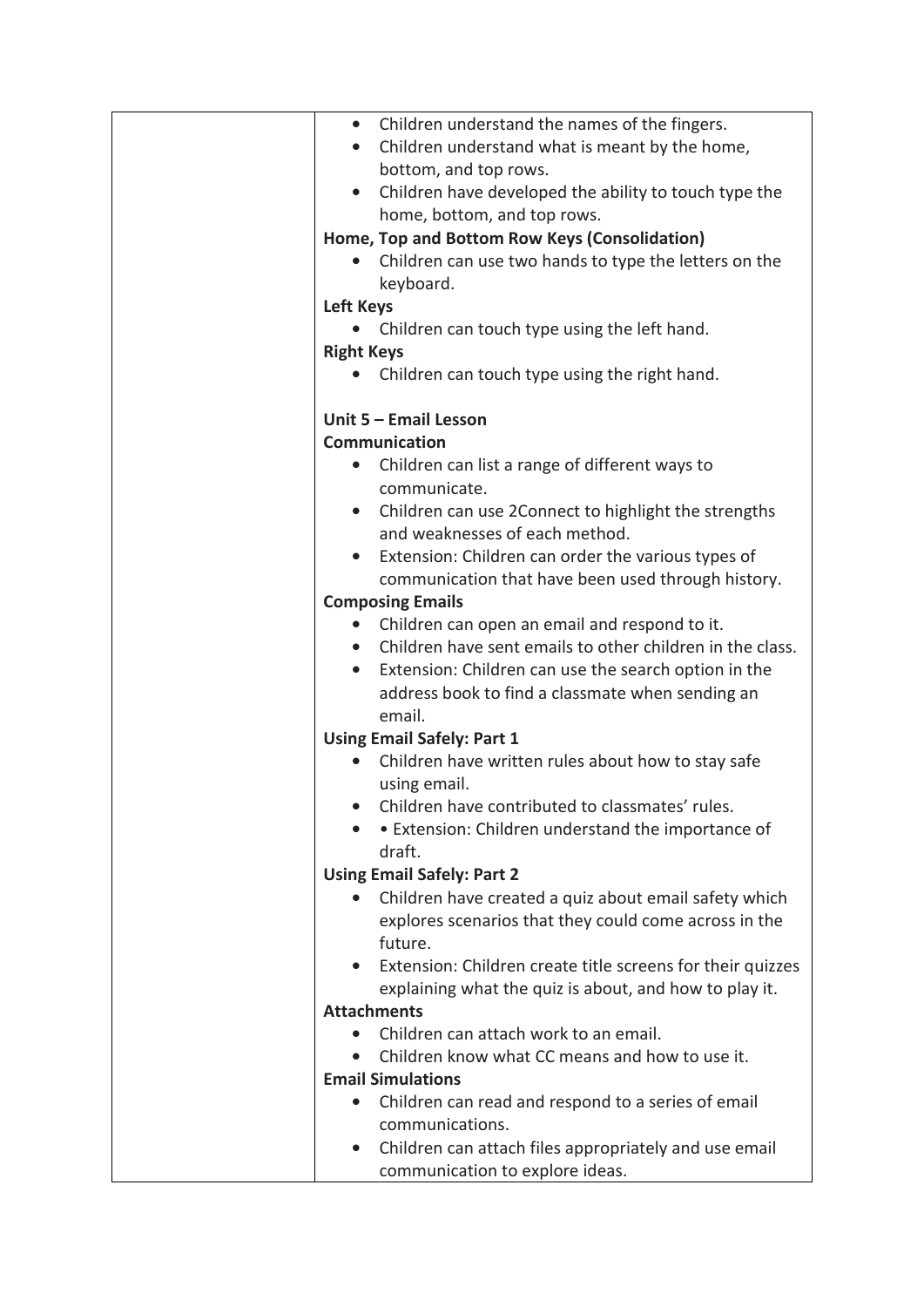|                            | Extension: Children know why the terms CC and BCC<br>are used                              |
|----------------------------|--------------------------------------------------------------------------------------------|
|                            | Children understand when to use CC or BCC                                                  |
|                            | Unit 6 - Branching Databases                                                               |
|                            | <b>Introducing Databases</b>                                                               |
|                            | Children understand how YES/NO questions are                                               |
|                            | structured and answered.                                                                   |
|                            | Children have used YES/NO questioning to play a simple<br>$\bullet$<br>game with a friend. |
|                            | • Children can explain why they choose a particular                                        |
|                            | question to split their database.                                                          |
|                            | Extension: Children can begin to use 'or more' and 'or<br>$\bullet$                        |
|                            | less' in their questioning                                                                 |
|                            | <b>Branching Databases</b>                                                                 |
|                            | Children have contributed to a class branching database                                    |
|                            | about fruit.                                                                               |
|                            | • Children have completed a branching database about<br>vegetables.                        |
|                            | Extension: Children can edit and adapt a branching                                         |
|                            | database to accommodate new entries.                                                       |
|                            | Creating a branching database on the computer                                              |
|                            | Children can choose a suitable topic for a branching                                       |
|                            | database.                                                                                  |
|                            | • Children can select and save appropriate images.                                         |
|                            | • Children can create a branching database.                                                |
|                            | Children know how to use and debug their own and<br>$\bullet$                              |
|                            | others branching databases.                                                                |
| <b>Creative Curriculum</b> |                                                                                            |

We deliver the following subjects through whole school topics and they are collectively referred to as the Creative Curriculum: Art and Design, Design Technology, Geography, History and Music.

Each term the whole school follow a topic theme incorporating many curriculum areas with a particular focus on one of the Creative Curriculum subjects.

(See Creative Curriculum Two Year Cycle).

| <b>YEAR A</b>                                                                                                                                                                                                                                                | <b>YEAR B</b>                                                                                                                                                                                                                                                                      |
|--------------------------------------------------------------------------------------------------------------------------------------------------------------------------------------------------------------------------------------------------------------|------------------------------------------------------------------------------------------------------------------------------------------------------------------------------------------------------------------------------------------------------------------------------------|
| <b>Spring: Leaders</b>                                                                                                                                                                                                                                       | <b>Spring: Water</b>                                                                                                                                                                                                                                                               |
| Main focus: History $-$ the leaders of                                                                                                                                                                                                                       | Main focus: History - Ancient Egypt and                                                                                                                                                                                                                                            |
| Ancient Egypt                                                                                                                                                                                                                                                | the River Nile                                                                                                                                                                                                                                                                     |
| We will learn about an Ancient Civilisation<br>and its leaders.<br>understand how this period fits in<br>$\bullet$<br>with the chronological framework<br>identify similarities and differences<br>$\bullet$<br>between ways of life in different<br>periods | We will learn about an Ancient Civilisation<br>and how it depended on the River Nile.<br>understand how this period fits in<br>$\bullet$<br>with the chronological framework<br>identify similarities and differences<br>$\bullet$<br>between ways of life in different<br>periods |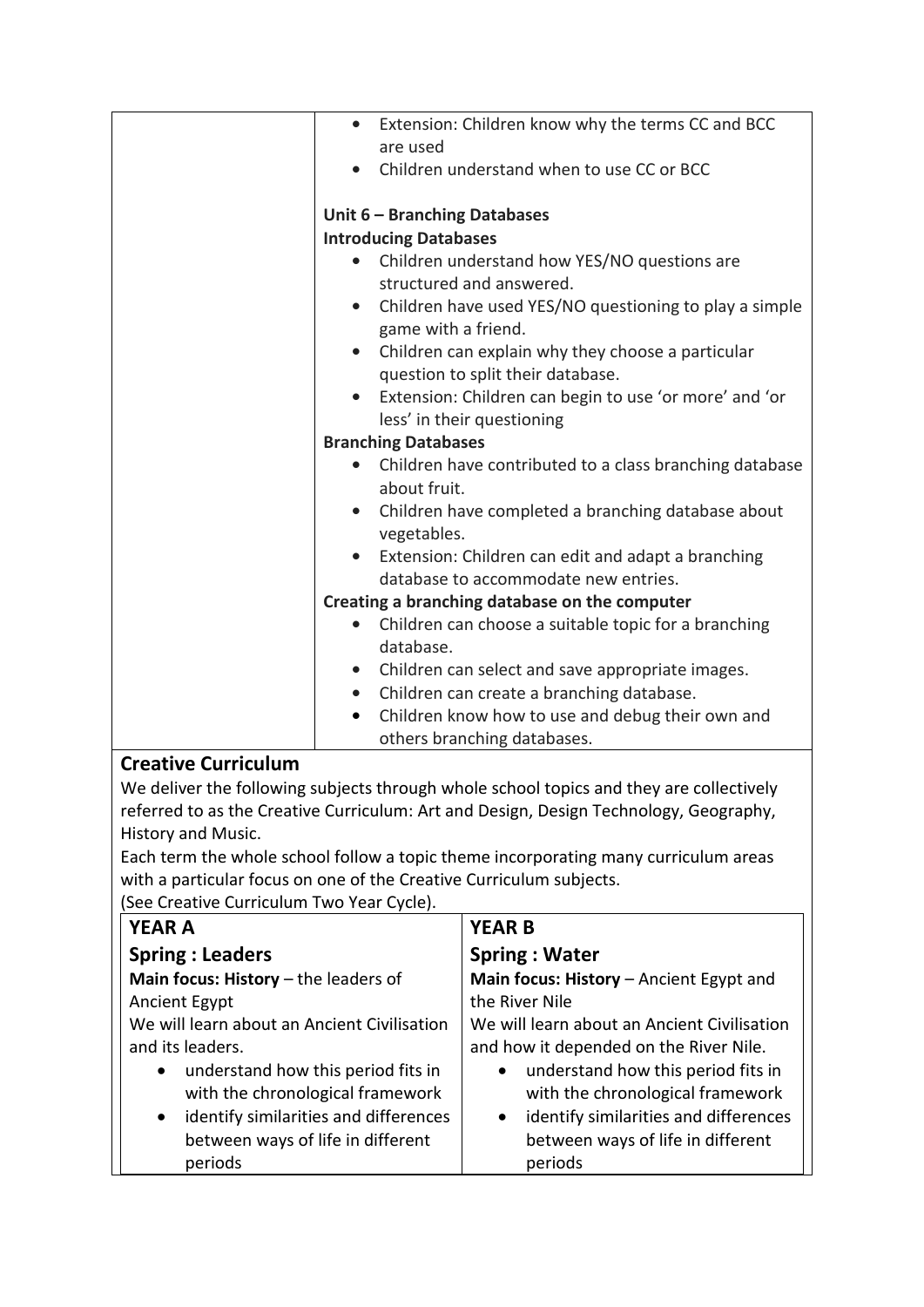| record with drawings and writing<br>describe of key events using<br>historical vocabulary<br>make comparisons between<br>different historical periods<br>Secondary focus: Geography- contrasting<br>modern day Egypt with the UK<br>describe the landscape of the<br>country<br>compare locations using aerial<br>photos/pictures e.g. population,<br>temperatures etc<br>use and interpret maps, globes and<br>$\bullet$<br>atlases to locate countries and key<br>features<br>know some of the similarities and |                                                                | record with drawings and writing<br>$\bullet$<br>describe key events using historical<br>vocabulary<br>make comparisons between<br>different historical periods<br>Secondary focus: Geography- River Nile<br>describe the landscape of the<br>country<br>compare locations using aerial<br>٠<br>photos/pictures e.g. population,<br>temperatures etc<br>use and interpret maps, globes and<br>$\bullet$<br>atlases to locate countries and key<br>features<br>know some of the similarities and<br>$\bullet$<br>differences between places<br>develop an awareness of how |
|-------------------------------------------------------------------------------------------------------------------------------------------------------------------------------------------------------------------------------------------------------------------------------------------------------------------------------------------------------------------------------------------------------------------------------------------------------------------------------------------------------------------|----------------------------------------------------------------|---------------------------------------------------------------------------------------------------------------------------------------------------------------------------------------------------------------------------------------------------------------------------------------------------------------------------------------------------------------------------------------------------------------------------------------------------------------------------------------------------------------------------------------------------------------------------|
| differences between places<br>develop an awareness of how                                                                                                                                                                                                                                                                                                                                                                                                                                                         |                                                                | places relate each other                                                                                                                                                                                                                                                                                                                                                                                                                                                                                                                                                  |
| places relate each other<br><b>Physical Education</b>                                                                                                                                                                                                                                                                                                                                                                                                                                                             | <b>Invasion Games (Hockey)</b>                                 |                                                                                                                                                                                                                                                                                                                                                                                                                                                                                                                                                                           |
|                                                                                                                                                                                                                                                                                                                                                                                                                                                                                                                   | and/or a ball.<br><b>Net Games</b><br><b>Learning Outcomes</b> | Learning Outcomes: Develop their dribbling skills with a stick<br>To use space within the pitch area.<br>To develop knowledge of attacking whilst invading.<br>To consolidate dribbling with a football. To attempt to<br>keep possession whilst dribbling.                                                                                                                                                                                                                                                                                                               |
| To identify & describe some rules of tennis &<br>badminton.<br>To consolidate the underarm serve technique.<br>To explore forehand hitting.<br>To move towards a ball or object before striking it.<br>To explore the 'serve' technique (volleyball/badminton).                                                                                                                                                                                                                                                   |                                                                |                                                                                                                                                                                                                                                                                                                                                                                                                                                                                                                                                                           |
| <b>MFL</b>                                                                                                                                                                                                                                                                                                                                                                                                                                                                                                        | <b>Colours and Numbers</b>                                     | In this unit the children will learn how to:<br>Name and recognise up to ten colours in French.<br>Count from 1-10 in French.                                                                                                                                                                                                                                                                                                                                                                                                                                             |